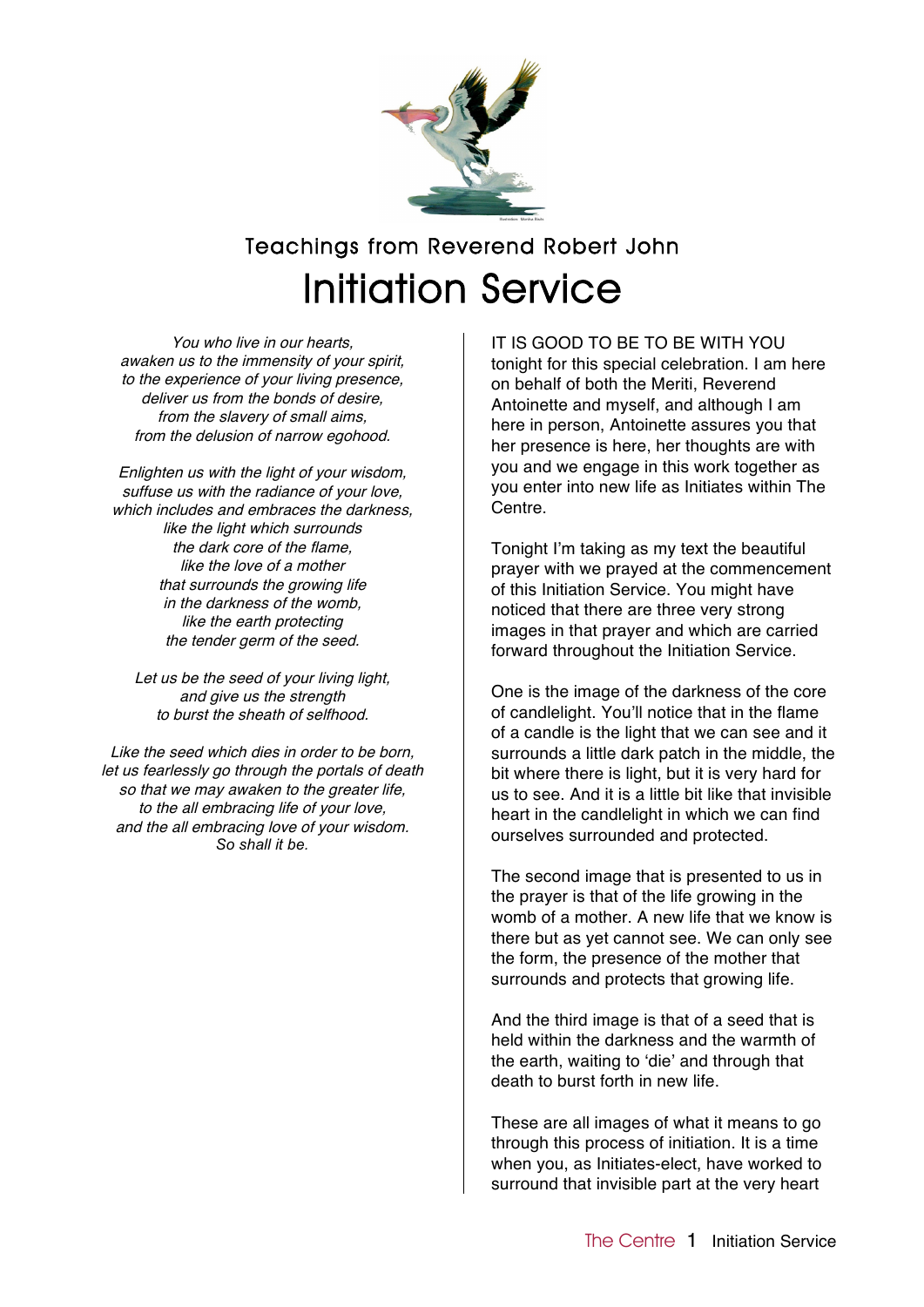of your being with light, with a nurturing love and with whatever is necessary to enable that life, that new life to grow within you. And it is a fruit of that work, that inner spiritual work that you've done over many years; it is as a fruit of that, as a result of that, that you are here with us tonight ready to be admitted into the Guild of Initiates in our Centre.

One of the other things that that prayer tells us is that our seed needs to become the living light. To us – to that beginning of light, that beginning of life within us – Christ's light needs to be added. It is the two together – our light with the addition of Christ's light that brings about a transformation within each one of us. And for you as new Initiates, that is what we seek to do in this service, to add Christ's light to the light that you've been nurturing and growing within your being so that it is strengthened, so that it becomes brighter, so that the light that shines from you in your lives and in everything that you do is a light for the people around you. So that you can shine Christ from your hearts, from your minds, from the very fabric of your being in every moment of your life.

But to do that, we have to be willing to burst the sheath of our selfhood. A sheath is something that wraps around whatever is in the middle of it. It is a bit like you buy a really nice salami or sausage from the supermarket and it is wrapped in that plastic wrap, that they shrink and vacuum pack it with. And you

done for you. It is done to you, but not for you. Each one of you – Elly, Maria and Monique – are being initiated for the sake of others and that is the big step you are taking tonight. You are saying: I am willing to offer something of my life to enrich and to benefit other souls, other people. In the material that you studied and worked with in your preparation, you remember that there was some talk of initiation being connected with you receiving a new image – a new image of yourself and a new image of every person you meet. That new image is of the spirit that lies within, and part of the work and part of the life of being an Initiate is to more and more see yourself as a spiritual being. To see that what you do is an expression, a manifestation of spirit. But it is also your responsibility and your commitment as new Initiates to see that in each person. So whenever you see Wim, you need to now, more than ever, see Wim as a spiritual being. His body, and what he does and what he creates in his life is spirit made visible in matter. And all too often, we see the matter of Wim's being, but we forget to look for the spirit. Tonight you are committing yourself to looking for the spirit in Wim. To looking for the spirit within each and every person here. To looking for the spirit in every situation in life, in every encounter, every relationship, every communication, every physical action. To more and more striving to see the spirit at the very heart of that thing. That is another important point for us to remember.

know that there is a good sausage inside, but you've got to go through a bit of work to get the plastic open and get the good contents out. Well, that is also necessary for you in becoming Initiates. The plastic wrap, that sheath, is the ego. It is the very ordinary, everyday part of your existence but it is like

It is the two together – our light with the addition of Christ's light – that brings about a transformation within each one of us. And for you as new Initiates, that is what we seek to do in this service, to add Christ's light to the light that you've been nurturing and growing within your being so that it is strengthened, so that it becomes brighter, so that the light that shines from you in your lives and in everything that you do is a light for the people around you. So that you can shine Christ from your hearts, from your minds, from the very fabric of your being in every moment of your life.

plastic in that it is not the real you. It is necessary to open that, to break it open, so that the goodness inside can come out.

The initiation that you receive tonight is your initiation. It is you who is initiated. It is you to whom Christ's light is added. But it is not

And the third point that I want to make this evening, is in relation to your names. Elly, your name is Elizabeth Maria Antonia van der Linde. And then Maria, your name is Maria del mar Diaz Marin, and Monique: Monica Johanna Maria van de Weert-Duijzings. Have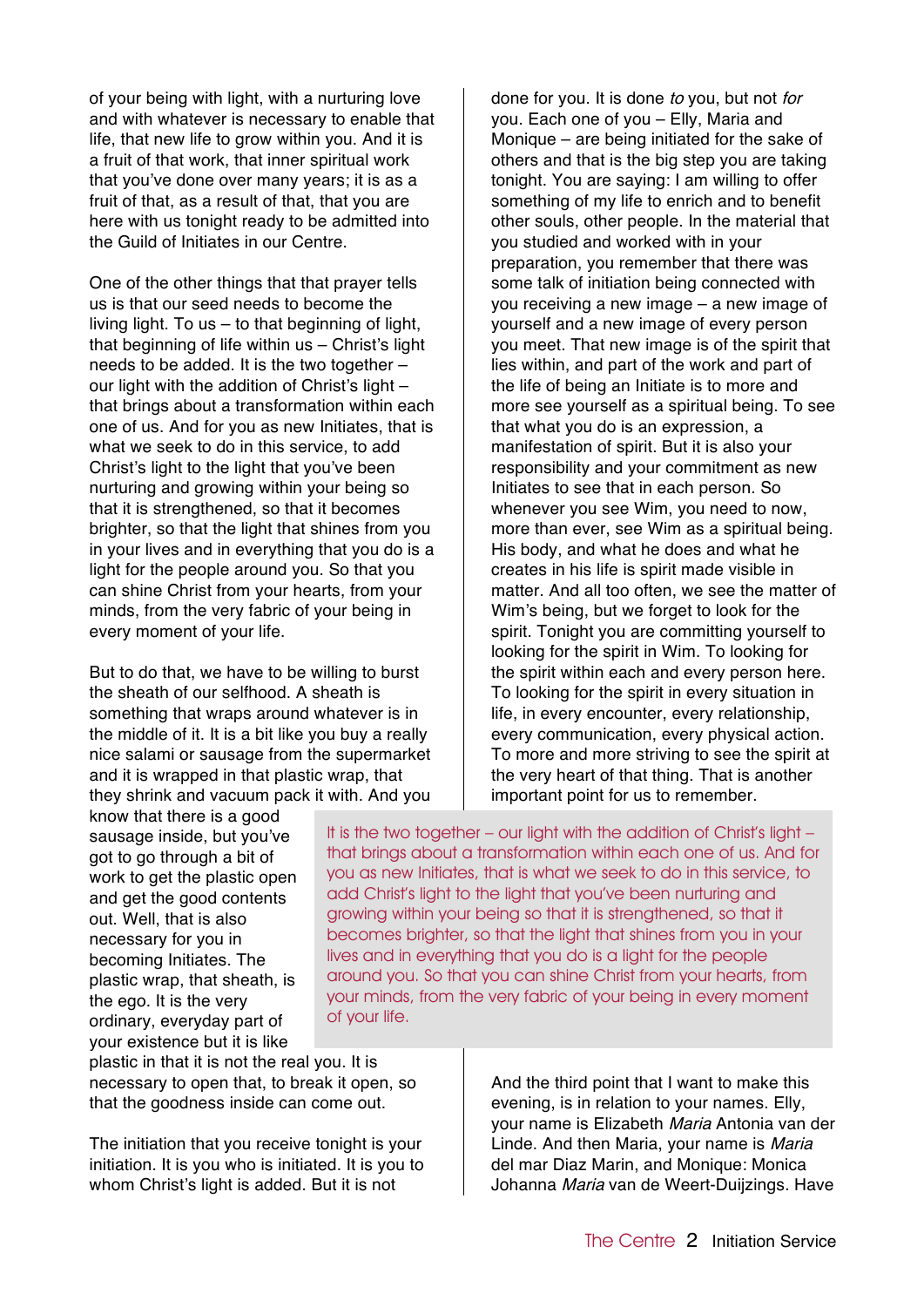you noticed what is common in each of their names? Maria. Yes Maria, Mary. It is in each of your names, so I think the third point I am wanting to make in my address tonight is in relation to that. It is a bond between the three of you as you enter into life as Initiates together.

I've got two passages in the gospels that I really love that relate to Mary, to Maria. One is in the gospel of St Luke, right in the beginning. Mary is – I imagine – in her room, and the archangel Gabriel comes to visit and says: "Look, I've got some bad news and some good news. The bad news is that probably your family and your friends are going to hate you because this is going to seem wrong to them. But the good news is: you are going to conceive and bring forth the Christ child." And this is quite a lengthy interaction between Gabriel and Mary. And it is quite a challenging thing for a young woman, who is considered to have been a virgin, unmarried. This spiritual being comes into her room and says: "I am going to make you pregnant." I mean, if that happened to us, any of us, we would probably react in quite a different way, I would think. Probably not like Mary though, for Mary said: "Behold, I am the handmaiden of the Lord. Let it be with me according to your word." I'm not sure that any of us would have the composure to respond to such a confronting and challenging situation in that way.

implant, and to create and bring to life within you. Mary is the picture of willingness.

The other story in the gospels that I love, which also relates to Mary, is in the gospel of St John, in chapter 19. It is towards the end of the chapter, and Jesus has been crucified and he is hanging on the cross, but he hasn't died yet. It is just before he dies, and all of his disciples, everyone that has been close to him and travelled with him and worked with him for quite a few years, has fled, except for John who represents love. And with John are three Marys – Mary, the mother of God and two other Marys. It's amazing that those three Marys who represent love and John who represents love are able to be there with Christ in that most painful and bitter ending of his life. How painful would it be for a mother to not only be present at the death of her son, but to be able to show love, to show support and to be there for him, with him in his suffering and agony? That is another great picture of what it means to be Mary: to be of loving service to others, even when it means pain and suffering for ourselves. To go beyond ourselves, like the process to burst the sheath of selfhood in order to be of loving service, loving spiritual companionship to another person. That is also the work of an Initiate.

So it is these things that I want to place before you, to remind you of; things that are especially important in life as Initiates within

The initiation that you receive tonight is your initiation. It is you who is initiated. It is you to whom Christ's light is added. But it is not done for you. It is done to you, but not for you. Each one of you – Elly, Maria and Monique – are being initiated for the sake of others and that is the big step you are taking tonight. You are saying: I am willing to offer something of my life to enrich and to benefit other souls, other people.

To me it is a picture of the correct use of the will. Not in battering and forcing our opinions or desires or our wants upon someone else, but in *willingly* submitting to the spiritual impulses that enter into our being. So I think that what the name Maria represents for each of you is a call, a challenge, a request to you to be willing, to be of service, to be willing to respond to whatever the spirit seeks to

The Centre. Things that are also important to each one of us, whoever we are and whatever we do in life. We can shine our light, shine the light of our spirit into the world. We can respond in love to one another. We can seek to see each other as spiritual beings, not just as a lump of flesh. These things are

the work of each of us, but especially they are the work that each of you Initiates-Elect commit yourself to this evening and it is with great joy and with great love that we, your spiritual companions, your family, your friends, share with you in this important step that you each take in your spiritual journey.

So shall it be.